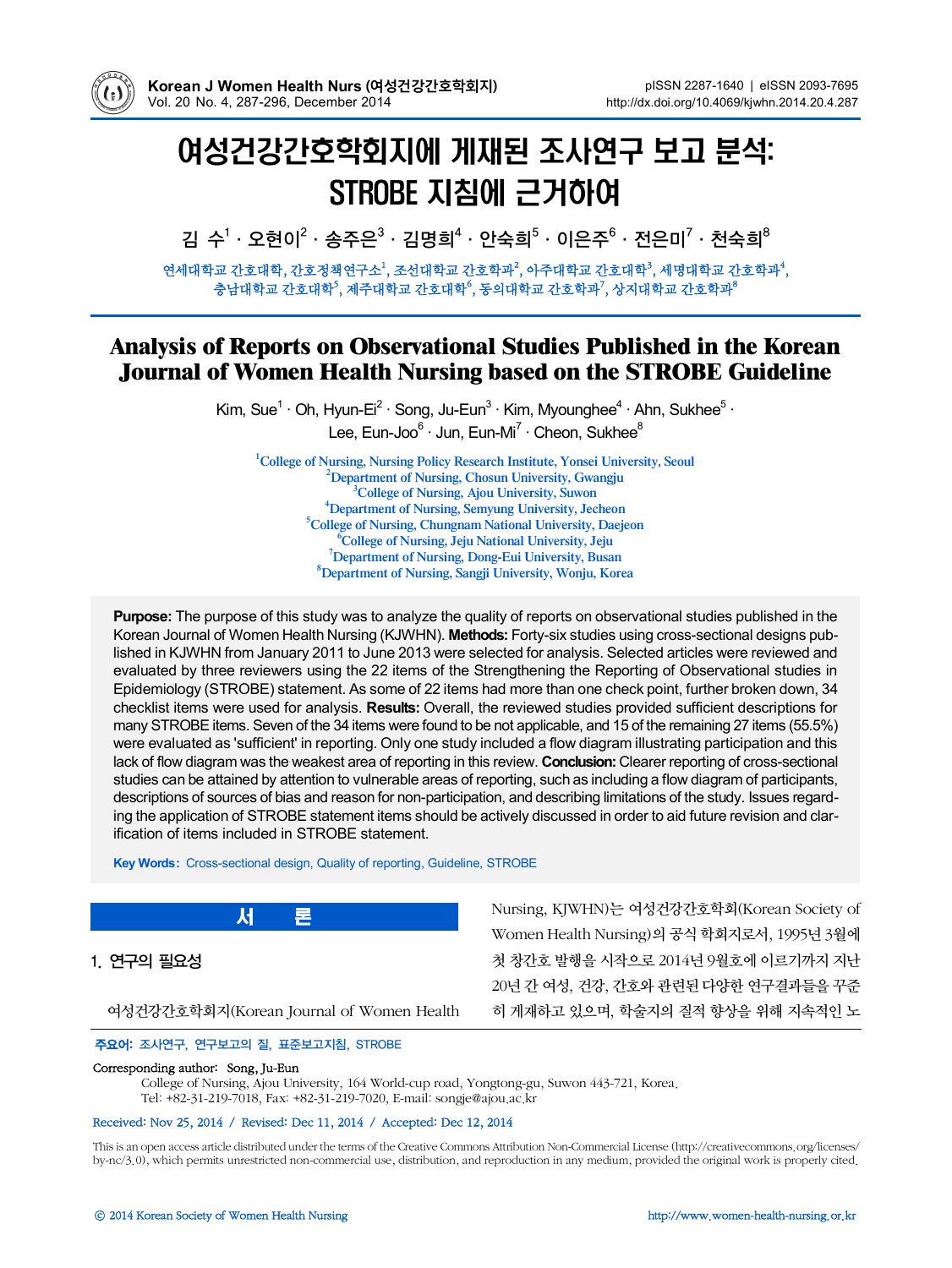력을 기울이고 있다[1]. 그 결과, 본 학회지는 한국연구재단 Korea Citation Index, KoreaMed, KoMCI, KoreaMed Synapse, Google Scholar, Science Central, 국립의과학지식 센터와 CINAHL Plus with Full text (EBSCO Publishing) 데이터베이스에 등재되어 있으며, open access journal로서 여성건강간호학회지의 질 높은 연구결과들을 확산하고 공유 하기 위한 성과를 기록하였다.

또한 여성건강간호학회지 편집위원회에서는 여성건강간호 학회지에 게재된 연구에 대한 주기적인 분석과 보고를 통하여 학술지의 질적 향상을 위한 노력을 기울여 왔다. 그간 보고된 편집위원회의 논문을 살펴보면 주로 연구대상자, 연구방법론, 연구영역 등을 분석함으로서 여성건강간호학회지의 연구경향 을 파악하여 독자의 저널에 대한 이해를 증진시키고자 하는 연 구로부터[1,2], 양적 연구의 통계 분석방법 별 논문보고 양식을 검토하는 연구[3-6] 등에 이르기까지 주로 연구 보고의 질을 높 이고 의미 있는 제언을 위한 연구들을 진행해 왔다. 이러한 편 집위원회의 노력은 양적 연구가 대다수를 차지하는 현 실정에 서 연구자들이 통계기법을 적절하게 적용하고 결과를 정확하 고 일관된 방식으로 제시하는 지에대한 분석과 이를 근거로 향 후 논문작성을 위한 가이드라인 제공에 기여하고 있다[7].

한편, 최근 논문보고의 투명성과 정확성을 증진시키기 위 한 노력으로서, Equator network을 통하여 연구방법론별 국 제적 표준보고지침이 소개되고 있다. EQUATOR란 Enhancing the QUAlity and Transparency Of health Research의 주요 단어의 첫 자를 딴 약어로서, "건강 관련 연구의 질과 투명 성의 증진"이라는 의미를 담고 있다. 또한 Equator network 은 여러 방법론을 활용한 건강 관련 연구의 질과 투명성 증진 을 위해 각 연구방법론별 표준보고양식을 탑재하여 소개하고 있는 하나의 자원센터(resource center)이다. Equator network library에는 다양한 연구방법론별 표준보고양식이 소개 되어 있는데, 대표적인 표준보고양식으로는 무작위실험연구 설계의 보고지침인 CONSORT (CONsolidated Standards Of Reporting Trials), 무작위가 이뤄지지 않은 실험연구, 즉 유사실험연구의 표준보고지침인 TREND (Transparent Reporting of Evaluations with Non-randomized Designs), 비실험 설계인 관찰연구의 표준보고지침인 STROBE (STrengthening the Reporting of OBservational studies in Epidemiology), 질적 연구의 보고지침인 COREQ (COnsolidated criteria for REporting Qualitative Research), 체계적 고찰 과 메타분석 연구의 보고지침인 PRISMA (Preferred Reporting Items for Systematic Reviews and Meta-Analysis)와 메타분석의 보고지침인 QUOROM (QUality Of Reporting Of Meta analysis), 그리고 관찰연구의 메타분석 연구의 보고 지침인 MOOSE (Meta-analysis Of Observational Studies in Epidemiology) 등이 있다. 이러한 보고지침들은 연구자가 자신이 수행한 연구에 대해서 독자들의 이해를 증진시킬 수 있도록 연구의 목적과 설계, 연구방법과 분석절차, 연구결과 와 결과의 해석 등을 어떻게 보고해야 할지 안내하기 위해 개 발된 것으로서, 연구자에게는 연구의 수행과 보고의 질을 높 이는 지침이 되며, 독자에게는 연구논문의 질과 적용가능성을 평가하는 지침이 된다[8].

질적이고 투명한 연구의 보고는 과학적인 연구의 절차 못지 않게 중요한 과정이라고 할 수 있기 때문에[9], 여성건강간호 학회 편집위원회에서는 다양한 연구방법론에 대한 표준보고 지침에 대한 회원의 이해를 증진시키고, 보고의 질을 보다 향 상시키기 위한 일환으로, 연차별로 순차적으로 연구방법론 별 표준보고지침에 근거하여 여성건강간호학회지에 게재되는 논문의 보고의 질을 분석하는 보다 질적인 시도를 하였다. 이 를 위해 2012년도에는 최근 10년간 여성건강간호학회지에 게 재된 심층면접(in-depth interview)과 초점집단 면접(focus group interview)을 시행한 질적 연구 20편에 대해 COREQ guideline에 따라 보고의 질을 분석하여 보고하는 연구를 시 행하였고[7], 2013년도에는 최근 5년 간 여성건강간호학회지 에 게재된 총 35편의 유사실험연구에 대해 TREND guideline에 따라 연구 보고의 질을 분석하는 연구를 시행한 바 있 다[9]. 이를 통하여 여성건강간호학회지에 게재된 질적 연구와 유사실험연구에서 잘 보고되는 내용과 보고가 부족한 내용을 분석하고, 향후 논문 보고의 질 향상을 위하여 표준보고지침 의 누락된 보고 항목을 고려하여 논문작성을 제언하였는데, 이는 매우 중요하고도 의미있는 시도였다고 본다.

이러한 연구들에 이어, 여성건강간호학회 편집위원회에서 는 본 연구를 통하여 조사연구의 표준보고지침인 STROBE guideline에 대해 소개하고, STROBE guideline에 따라 여성 건강간호학회지에 게재된 조사연구의 보고의 질을 분석하기 위 한 논문 작업을 진행하고자 한다. STROBE guideline은 2004 년에 방법론가, 연구가, 저널편집자를 중심으로 전문가 네트워 크를구성하여, 역학조사에서주로사용하는세가지연구설계인 코호트 연구(cohort study), 사례-대조군 연구(case-control study), 그리고 횡단적 조사연구(cross-sectional study)를 보 고할때의 핵심적인 보고 항목과 내용에 대해 소개하고 있는 지 침으로서[10,11], 관찰연구를 어떻게 보고해야 할지에 대한 안 내를 하고 있는데, 여기에는 연구결과의 신뢰성과 타당성에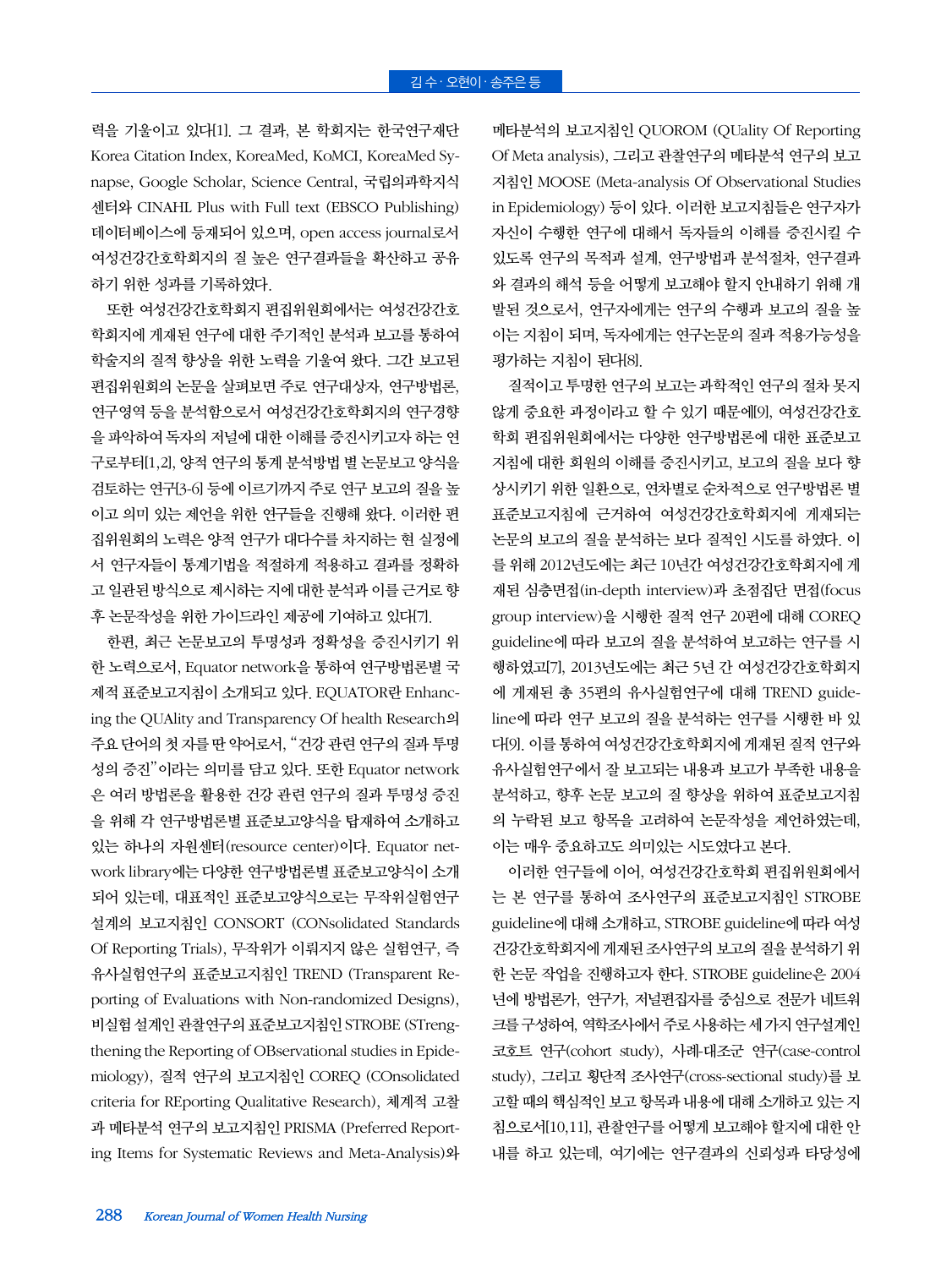영향을 미칠 수 있는 다양한 외생변수와 가능한 오차 등에 대 한 고려를 설계 단계 뿐 아니라 분석 및 보고 단계에서도 고려 하도록 안내되어 있으며, 연구대상자 및 도구의 기술 등을 비 롯한 조사연구의 전반에 걸쳐 보고의 질을 향상시키기 위한 중요한 기준들이 소개되어 있다. 실제로 2007년 3월부터 2009년 12월 까지 총 3년 간 여성건강간호학회지에 게재된 연구들을 분석한 결과에 따르면, 총 98편의 논문 중 조사연구 가 60편(70.6%)으로 가장 많은 편수를 차지하고 있는 점을 고 려할 때[2], 조사연구의 보고의 질을 높이기 위한 이러한 노력 은 연구에 대한 독자의 이해를 증진시킴으로서 연구의 유용성 과 활용성을 높이는데 기여할 수 있을 뿐 아니라, 나아가 학술 지 전반의 질 향상에 기여할 수 있으리라고 본다.

이에 본 연구에서는 여성건강간호학회지에 게재된 최근의 조사연구 논문을 STROBE 가이드라인에 따라 분석하고, 그 결과를 바탕으로 연구 보고의 질과 투명성을 증진시킬 수 있 는 방안을 모색하고자 한다.

#### 2. 연구목적

본 연구의 목적은 2011년부터 2013년까지 여성건강간호 학회지에 게재된 조사연구를 STROBE 가이드라인에 따라 분 석해 봄으로서, 조사연구 논문의 보고의 질을 향상시키고자 함이며, 구체적인 연구목적은 다음과 같다.

• STROBE 보고지침의 영역별 보고의 질을 파악한다.

• STROBE 보고지침의 항목별 보고의 질을 파악하다.

## 연구방법

#### 1. 연구설계와 연구대상

본 연구는 여성건강간호학회지 2011년 17권 1호부터 2013 년 19권 2호까지 최근 2.5년 간 게재된 논문 중 조사연구 논문 을 대상으로 STROBE 보고지침에 근거하여 분석하였다. 먼저 연구팀 중 1명이 해당 기간에 여성건강간호학회지에 게재된 논문들의 제목과 초록을 검토하여 연구목적에 부합하는 논문 을 확인하였다. 총 91편의 논문 중에 53편이 조사연구로 나타 났으나, 본문 내 연구설계에 대한 서술을 확인한 결과 이차 분 석(5), 포커스 그룹(1), 도구개발(1) 논문이 발견되어 이를 제 외하고 최종 분석 대상은 총 46편의 논문이었다(Figure1).

## 2. 분석틀

본 논문에서 선정된 조사연구의 평가를 위한 분석틀로는 von Elm 등[10]이 개발한 STROBE 평가지침을 이용하였다. STROBE 평가지침은 구체적으로 '연구제목과 초록', '서론', '방법론', '결과', '논의', '기타 정보'의 총 6개 영역, 22개 항목 으로 구분되어 있으며, 22개 항목 중 몇 개 항목의 경우는 3~5 개의 세부평가 항목으로 구성되어 있어서 실제 평가항목은 총



**Figure 1.** Flow diagram of included studies.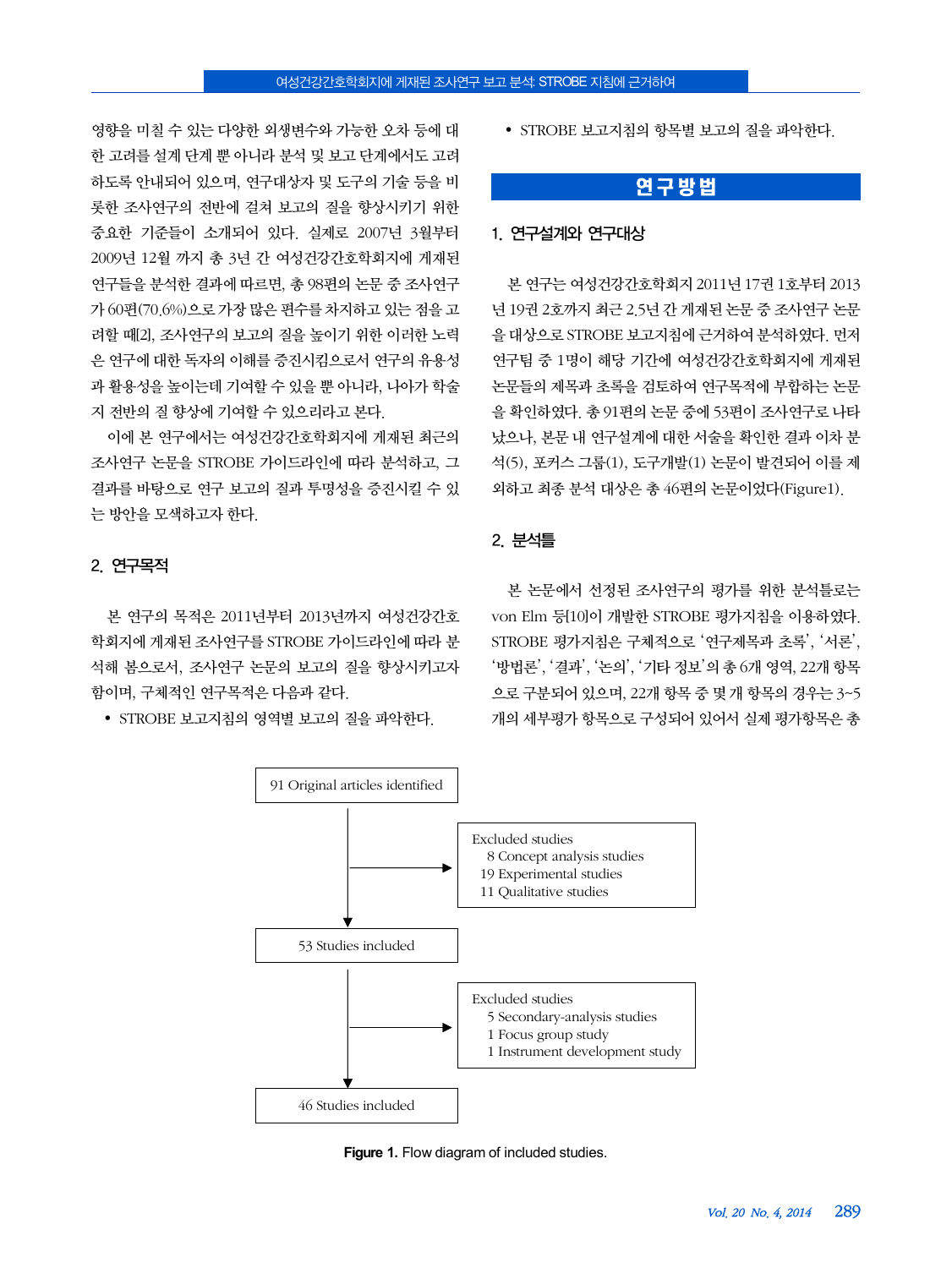### $\overline{21}$ 수· 오현이·송주은 등

34개 항목이다(APPENDIX 1). 이 들 항목들은 '충분', '불충 분', '부재', '해당 사항 없음'의 네 범주로 평가하였으며, 연구 자 3명이 3차례 이상의 토의와 STROBE의 구체적인 항목설 명과 적용 사례를 제시한 선행논문[11]을 참조하면서 결정한 항목별 '충분'의 구체적인 기준은 다음과 같다:

#### 1) '연구제목과 초록' 영역

- 항목 1a: 연구제목이나 초록에 연구설계를 나타내는 용 어가 있거나, 연구설계를 시사하는 조사, 비교, 요인 등의 용어로 표기가 되어 있어 연구설계가 조사연구임을 알 수 있는 경우
- 항목 1b: 초록 소제목에 따른 충분하고 적절한 설명과 요 약이 있는 경우

#### 2) '서론' 영역

- 항목 2: 연구의 이론적 배경이나 근거가 필요성에 제시된 경우
- 항목 3: 연구목적 제시가 명확한 경우

#### 3) '방법론' 영역

- 항목 4: 연구의 주요개념을 포함하여 연구설계가 제시된 경우
- 항목 5: 자료수집 시간, 장소, 지역이 모두 기술된 경우
- 항목 6a: 대상자 선정기준, 출처, 방법이 모두 기술된 경우
- 항목 7: 조사하고자 하는 주요 연구변수에 대한 설명이 있고 정확한 경우
- 항목 8: 측정에 대한 설명이 포괄적이거나 도구에 대한 설명이 문항수, 점수 환산방법, 가능한 점수범 위, 신뢰도 중 3가지 이상 기술된 경우
- 항목 9: 잠재적인 오차의 근원을 설명하려는 노력으로서, 내적 타당도를 위협하는 외생변수에 대한 통제 를 위한 노력이 기술된 경우
- 항목 10: 표본 수에 대한 산출근거가 명확히 제시된 경우
- 항목 11: 분석에서 수량적 변수를 어떻게 다루었는지 명 확하게 서술된 경우
- 항목 12a: 외생변수의 통제를 포함하여 연구목적에 따른 분석계획이 명확하게 기술된 경우
- 항목 12b: 하부집단 분석이나 상호작용 검정을 위한 분 석이 설명된 경우
- 항목 12c: 결측 자료 처리에 대해 서술이 명확하거나 불 충분한 응답을 제외시켰음을 서술한 경우
- 항목 12d: 해당 시, 표본 추출 전략을 고려하여 분석방법 을 제시한 경우
- 항목 12e: 통계분석 시, 민감성 분석이 서술된 경우

## 4) '결과' 영역

- 항목 13a: 대상자 수 보고 시, 잠재적 대상자 수부터 표본 에 포함된 대상자 수, 추후조사에 포함된 대상 자 수와 최종 분석에 포함된 대상자 수 등을 체 계적으로 모두 기술한 경우
- 항목 13b: 연구단계별 불참여 혹은 탈락 사유가 설명되 었거나, 탈락자가 없는 경우
- 항목 13c: 대상자 참여를 flow diagram으로 보여준 경우
- 항목 14a: 대상자의 특성을 포괄적으로(인구학적, 질병 관련, 사회적 특성 등) 기술한 경우
- 항목 14b: 각 연구변수 별로 결측치를 명시한 경우
- 항목 15: 주요 종속변수에 대한 결과보고(수치 포함)가 적절한 경우
- 항목 16a: 외생변수를 고려한 분석, 예를 들면, 회귀분석, 편상관관계 분석, 공변량 분석 등을 사용하고 이에 대한 설명이 기술된 경우
- 항목 16b: 주요 연구변수 중 연속변수를 범주화한 경우, 범주화의 근거에 대한 설명이 있는 경우
- 항목 16c: 해당 시, 상대적 위험도를 특정기간 관련 절대 적 위험도로 전환한 경우
- 항목 17: 하위표본과 상호작용 등 기타 분석이 기술된 경우

#### 5) '논의' 영역

- 항목 18: 연구목적에 맞는 주요 결과를 참고문헌과 함께 요약제시 한 경우
- 항목 19: 연구의 제한점을 서술한 경우
- 항목 20: 논의 서술이 일관성 있으며 전반적으로 적절한 경우
- 항목 21: 결과의 일반화 가능성에 대한 설명이나 제언이 있는 경우

#### 6) '기타 정보' 영역

항목 22: 연구비 재원에 대한 명시가 있는 경우

이 중 네 범주 적용이 모호하거나 적절하지 않은 세 가지 항 목에 대해서는 다음과 같이 적용하여 평가하였다: 결측치에 대한 처리여부(항목 12c)와 일반화에 대한 서술(항목 21)은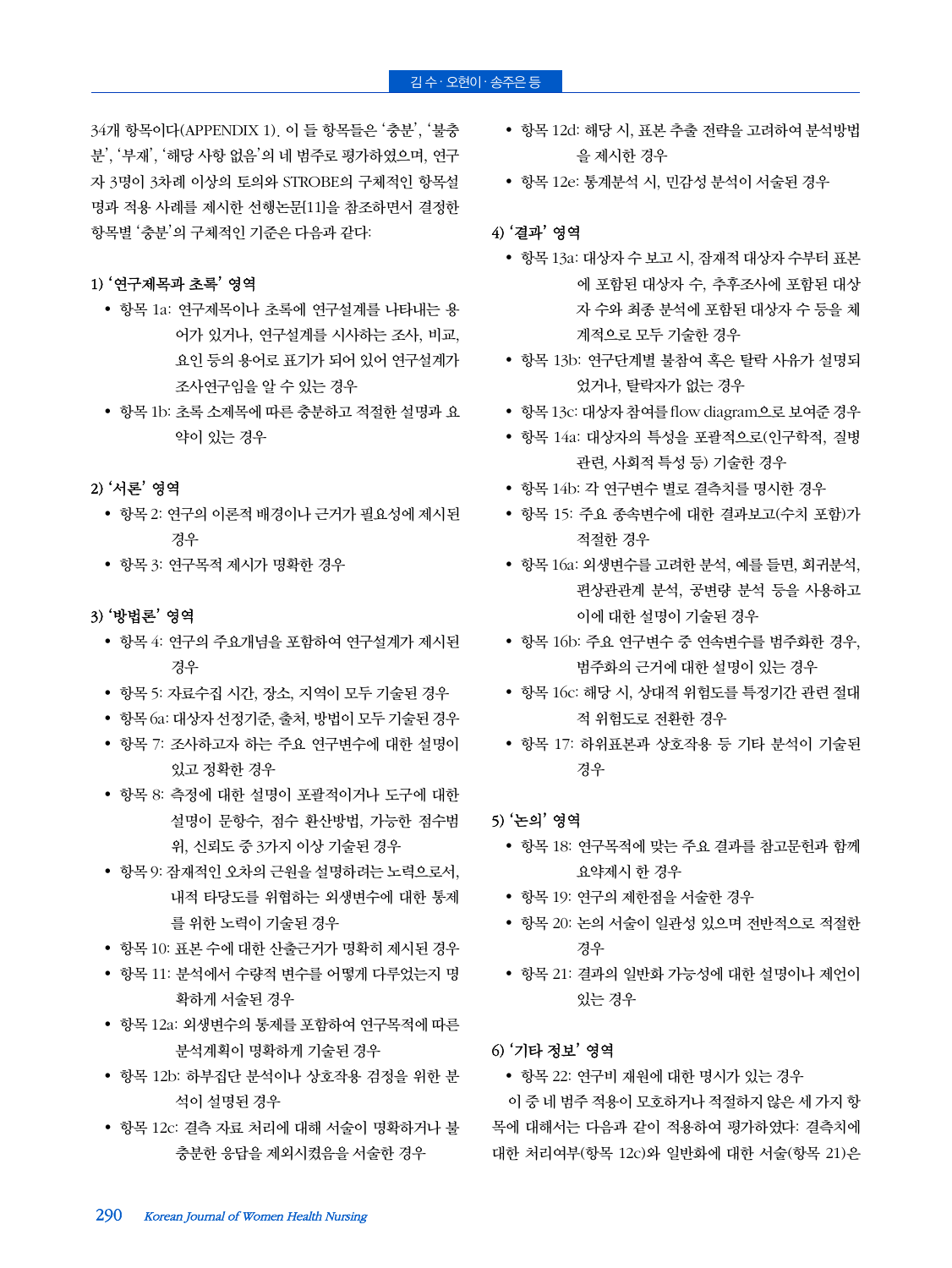'충분/부재'로, 그리고 연구비 재원에 대한 명시여부(항목 22) 는 '충분/해당 없음'을 적용하였다.

#### 3. 분석방법과 절차

논문 분석평가는 연구자중 3명이 논문 분석을 시작하기 전 STROBE 지침의 각 항목에 대한 의미와 분석내용에 관해 토 의를 한 후 조사연구논문 중 2편을 선정하여 각자 분석한 후 일치도를 확인하였다. 3차례 이상의 면대면 모임을 통해 예비 분석 과정에서 평가기준이 모호한 항목에 대해 재논의 하였으 며, 3명중 1명이라도 분석 결과가 다른 항목에 대해서도 일치 되기까지 재논의를 통해 연구자간 평가의 일관성을 높였다.

예비분석 후 본격적인 분석은 논문 한편 당 2명의 연구자가 STROBE 항목에 따른 평가를 하도록 배정하였고, 전체 46개 논문에 대한 평가 결과를 가지고 3명의 연구자가 다시 모여 불 일치가 있는 항목이 있는지 재검토한 후 최종 결정하였다. 분 석된 결과는 SPSS/WIN 19.0 프로그램을 이용하여 빈도와 백 분율을 구하였다.

## 연구결과

분석결과 게재논문들은 전체 34개 항목 중에서 다음의 7개 항목은 해당 사항이 없는 것으로 확인되었다: 코호트 연구에 해당되는 6b와 14c, 하위표본과 상호작용 분석 관련한 12b와 17, 표본추출 전략을 고려한 분석방법 명시 관련한 12d, 민감 성 분석 포함 관련 12e, 그리고 위험도 예측 관련 16c 항목들 이다. 이를 제외하고 총 27개 항목에 대한 평가결과는 다음과 같다.

#### 1. STROBE 보고지침의 영역별 보고의 질 분석

분석된 46개의 논문의 STROBE 주요 영역별 분석결과는 Table 1과 같다. 먼저 '연구제목과 초록' 영역과 '서론' 영역에 속한 4개 항목(항목 1a, 1b, 2, 3)은 분석된 전체 논문의 약 93.5~100%가 '충분'히 기술하고 있는 것으로 나타났다. 또한 '방법론' 영역에서는 총 10개 항목 중 6개 항목(항목 4, 5, 7, 11, 12a, 12c)의 경우 82.6~100%가 '충분'히 서술하고 있는 것으로 나타났으나, 잠재적인 오차의 근원을 설명하려는 노력 (항목 9)은 57.4%(n=27)가 '불충분'하게 기술하고 있는 것으 로 분석되었다. '결과' 영역에 있어서는 대상자의 특성(항목 14), 주요변수 보고(항목 15), 그리고 변수 범주화에 대한 서 술(항목 16b)은 전체의 97.8~100%가 '충분'한 기술로 분석 되었으나, 연구단계별 불참여 혹은 대상자 탈락의 사유를 설 명한 경우(항목 13b)는 기술이 부족(42.6% 부재)했고, 대상 자 흐름도(항목 13c)를 제시한 논문은 거의 없었다(97.8% 부 재). '논의' 영역에 있어서는 주요 결과 기술(항목 18)과 결과 의 해석(항목 20)은 분석된 논문 전체(100%)에서 모두 충분 히 서술된 반면, 연구의 제한점(항목 19)은 31.9%(n=15)에서 기술이 없었고, 일반화에 대한 서술(항목 21)도 25.5%(n=11) 에서 기술이 없는 것으로 확인되었다. 마지막으로 '기타 정보' 영역에서 연구비 재원 출처는 약 44.7%(n=21)가 명시하였다.

#### 2. STROBE checklist 항목별 보고의 질 분석

STROBE 지침에 따라 코호트 및 사례-대조군 연구보고를 분석한 선행연구를 참조하여[12] 항목별로 80% 이상이 '충분' 으로 평가된 경우, 50% 이상 80% 미만에서 '충분'했던 경우, 20% 이상 50% 미만에서 '충분'했던 경우, 그리고 20% 미만 이 '충분'으로 평가된 취약항목을 분석한 결과는 Table 2와 같다.

분석 논문의 80% 이상에서 '충분'히 기술하고 있는 것으로 평가된 항목은 전체 27개의 항목 중 총 15개로 55.5%를 차지 하였다. 이 중 모든 분석 논문에서 100% '충분'히 서술된 항목 은 6개로 절반 가량을 차지했으며, 구체적으로 연구의 이론적 배경에 대한 설명(항목 2), 연구목적(항목 3), 수량적 변수에 대한서술(항목 11), 주요 종속변수에대한 수치를 포함한보고 (항목 15), 주요결과에 대한 논의(항목 18), 그리고 결과의 해 석 관련 서술(항목 20)이었다.

그 외 제목과 초록(항목 1a, 1b), 연구설계(항목 4), 장소 (항목 5), 변수(항목 7), 통계분석방법(항목 12a), 결측치 처 리(항목 12c), 대상자 특성 보고(항목 14a), 그리고 범주화된 변수에 대한 근거 설명(항목 16b)은 100%는 아니었으나, 분 석 논문의 80% 이상에서 높은 보고의 수준을 보였다.

또한 50%에서 80% 미만의 논문에서 충분하게 보고하고 있 는 항목으로는, 대상자 선정(항목 6a), 측정 관련 서술(항목 8), 표본수 산출에 대한 근거 서술(항목 10), 연구의 주요변수 당 결측치 보고(항목 14b), 외생변수를 고려한 분석(항목 16a) 과 일반화에 대한 논의기술(항목 21) 등이었다.

반면, 20%에서 50% 미만의 논문에서만 충분하게 보고하 고 있어 사실상 보고가 부족한 항목으로 분석된 항목은 잠재 적인 오차의 근원 혹은 편견에 대한 서술(항목 9), 연구대상자 수보고(항목 13a), 대상자 불참 혹은 탈락의 구체적 사유 제시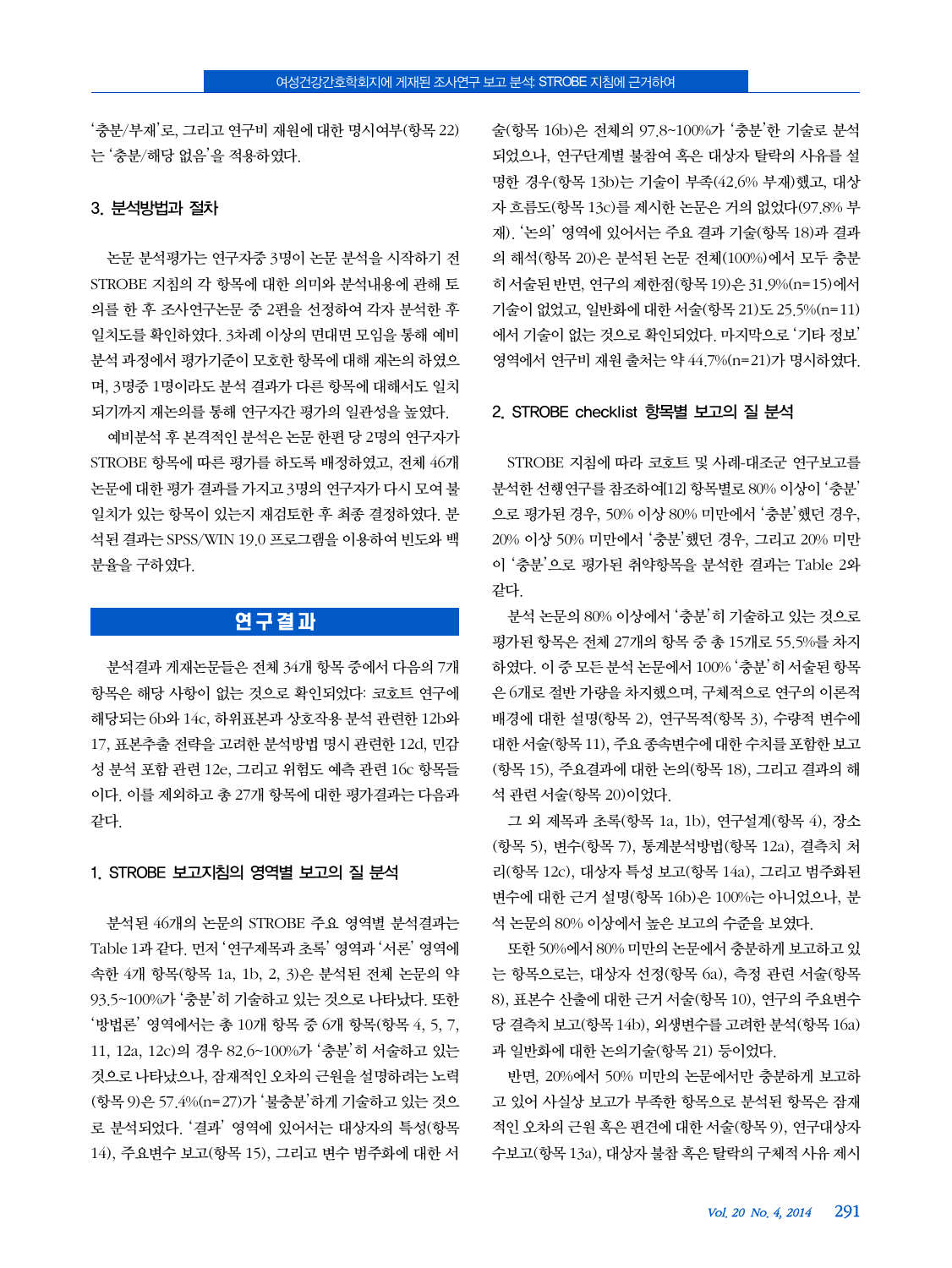(항목 13b) 등에 대한 기술과, 논의에서 연구의 제한점에 대한 기술(항목 19)과 연구비 재원에 대한 서술(항목 22) 등이었다. 마지막으로, 분석논문의 단지 20% 미만이 '충분'으로 평가 된 항목은 대상자의 선정과정을 flow diagram을 이용해 도식 적으로 보여주고 있는지에 대한 항목 13c가 27개 해당 항목 중 유일한 것으로 나타났다.

## 논 의

본 연구결과 분석된 논문의 80% 이상에서 '충분'히 서술하 여 보고하고 있는 것으로 나타난 STROBE 보고 항목은 전체 27개 중 15개(55.5%)이었으며, 특별히 연구제목과 초록(항목 1a, 1b), 서론(항목 2, 3), 방법론의 과반수 이상의 항목(항목

**Table 1.** Reporting of Common Items of the STROBE Statement in 46 Articles Published in the Korean Journal of Women Health Nursing (*N*=46)

| Item no.           |                                                           | Categories                                                                                                                                                                               | Sufficient<br>$n$ (%)                                                                                                   | Insufficient<br>$n$ (%)                                                                        | N <sub>O</sub><br>$n$ (%)                                                                          | N/A<br>$n$ (%)                                                                         |
|--------------------|-----------------------------------------------------------|------------------------------------------------------------------------------------------------------------------------------------------------------------------------------------------|-------------------------------------------------------------------------------------------------------------------------|------------------------------------------------------------------------------------------------|----------------------------------------------------------------------------------------------------|----------------------------------------------------------------------------------------|
| Title and abstract | 1(a)<br>(b)                                               | Title<br>Abstract                                                                                                                                                                        | 43 (93.5)<br>45(97.8)                                                                                                   | 3(6.5)<br>1(2,2)                                                                               | 0(0.0)<br>0(0.0)                                                                                   | 0(0.0)<br>0(0.0)                                                                       |
| Introduction       | $\overline{c}$<br>$\overline{\mathfrak{Z}}$               | Background/Rationale<br>Objectives                                                                                                                                                       | 46(100.0)<br>46(100.0)                                                                                                  | 0(0,0)<br>0(0,0)                                                                               | 0(0,0)<br>0(0,0)                                                                                   | 0(0.0)<br>0(0.0)                                                                       |
| Methods            | 4<br>5<br>6(a)<br>7<br>8<br>9<br>10<br>11<br>12(a)<br>(c) | Study design<br>Setting<br>Participants<br>Variables<br>Data sources/measurement<br><b>Bias</b><br>Study size<br>Quantitative variables<br>Statistical methods<br>Missing data addressed | 39(85,1)<br>39(85,1)<br>35(76.6)<br>44(95.7)<br>28(59.6)<br>18 (38.3)<br>32(68,1)<br>46(100.0)<br>45(97.8)<br>38 (82.6) | 4(8.5)<br>7(14.9)<br>11(23.4)<br>2(4.3)<br>67(36.2)<br>27(57.4)<br>6(12.8)<br>0(0,0)<br>0(0,0) | 2(4.3)<br>0(0,0)<br>0(0.0)<br>0(0.0)<br>2(4.3)<br>0(0,0)<br>5(12.8)<br>0(0,0)<br>1(2,2)<br>8(17.4) | 1(2,1)<br>0(0.0)<br>0(0.0)<br>0(0.0)<br>0(0.0)<br>1(2,1)<br>3(6.4)<br>0(0,0)<br>0(0.0) |
| Results            | 13(a)<br>(b)<br>(c)<br>14(a)<br>(b)<br>15<br>16(a)<br>(b) | Participants<br>Reason for non-participation<br>Flow diagram<br>Participant characteristics<br>Number with missing<br>Outcome data<br>Confounders<br>Category boundaries                 | 19(40.4)<br>18 (38.3)<br>1(2,2)<br>45(97.8)<br>27(59.6)<br>46(100.0)<br>37(78,7)<br>45 (97.8)                           | 26(57.4)<br>9(19.1)<br>0(0,0)<br>1(2,2)<br>18 (38.3)<br>0(0.0)<br>9(21.3)<br>1(2,2)            | 1(2,1)<br>19 (42.6)<br>45(97.8)<br>0(0.0)<br>1(2,1)<br>0(0,0)<br>0(0,0)<br>0(0.0)                  | 0(0,0)<br>0(0.0)<br>0(0.0)<br>0(0.0)<br>0(0.0)<br>0(0.0)<br>0(0.0)<br>0(0.0)           |
| Discussion         | 18<br>19<br>20<br>21                                      | Key results<br>Limitations<br>Interpretation<br>Generalisability                                                                                                                         | 46(100.0)<br>23 (48.9)<br>46(100.0)<br>35(74.5)                                                                         | 0(0,0)<br>8(19.1)<br>0(0,0)                                                                    | 0(0,0)<br>15 (31.9)<br>0(0,0)<br>11(25.5)                                                          | 0(0.0)<br>0(0.0)<br>0(0.0)                                                             |
| Other information  | 22                                                        | Funding                                                                                                                                                                                  | 21(44.7)                                                                                                                |                                                                                                |                                                                                                    | 25(55.3)                                                                               |

N/A: Not applicable to study; -: Not included as item evaluation criteria.

| <b>Table 2.</b> Description Evaluated as 'Sufficient' by Items in the STROBE Statement | $(N=27)$ |
|----------------------------------------------------------------------------------------|----------|
|----------------------------------------------------------------------------------------|----------|

|                  |                                     | $\overline{\phantom{a}}$ |
|------------------|-------------------------------------|--------------------------|
| Result           | Item no.                            | Number of items $(\% )$  |
| 100%             | 2, 3, 11, 15, 18, 20                | 6(22.2)                  |
| 80% and greater  | 1a, 1b, 4, 5, 7, 12a, 12c, 14a, 16b | 9(33.3)                  |
| Between 50~79%   | 6a, 8, 10, 14b, 16a, 21             | 6(22.2)                  |
| Between 20~49%   | 9, 13a, 13b, 19, 22                 | 5(18.5)                  |
| Less than $20\%$ | 13с                                 | 1(3.7)                   |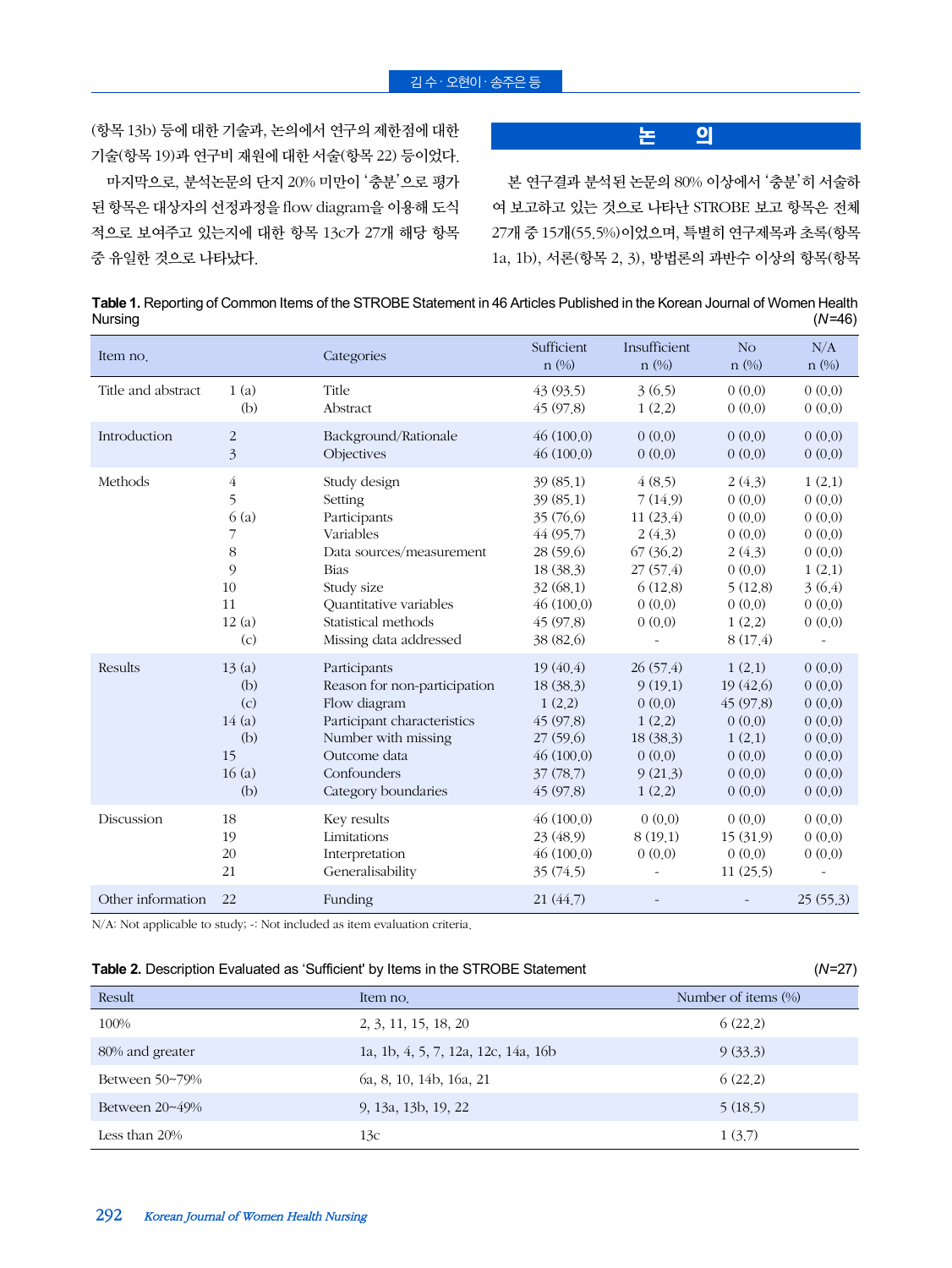4, 5, 7, 11, 12a, 12c), 그리고 결과(항목 14a, 15, 16b)와 논 의의 기술(항목 18, 20)과 관련된 항목들에서 '충분'한 서술을 하고 있는 것으로 나타났다. 이를 통해 보았을 때, STROBE 지침에 포함된 주요 항목에 대한 서술이 비교적 성실히 이뤄 지고 있다고 본다. 반면, 연구결과 분석된 논문의 50% 미만에 서만 '충분'히 기술하고 있는 것으로 나타나 사실상 보고가 부 족한 항목도 전체 27개 중 6개(22.2%) 항목으로 나타났다. 본 연구의 목적이 여성건강간호학회지에 게재된 연구의 보고의 질을 향상시키기 위한 목적이므로, 본 연구에서는 주로 보고 가 부족한 항목들을 위주로 논의하고자 한다.

본 연구에서 97.8%가 보고하지 않고 있어서 가장 취약한 보고 항목으로 나타난 것은 대상자의 참여과정을 도식적으로 보여주는 flow diagram의 제시(항목 13c)에 대한 것이었다. 이는 본 연구결과에서 연구참여자에 대한 기술(항목 13a)에 서 '충분'으로 평가된 논문의 비율이 단지 40.4%로 나타난 것 과도 맥락을 같이하는 결과라고 사료된다. 본 연구 분석을 위 해 선정된 논문들은 대부분 횡단적 조사연구로서, 초기 연구 대상자 수와 최종 분석에 포함된 대상자 수 등에 대해서는 보 고하고 있었으나, STROBE 지침에서 그 외에도 연구대상자 로 선정 가능한 잠재적 연구대상자 수와 추후 조사에 참여한 대상자 수 등을 포함하여 다양한 단계별 대상자 수에 대한 제 시를 하도록 권고하고 있다. 이는 중요한 작업이라고 사료되 나, 조사연구에서 실제적 연구의 진행 여건을 고려할 때 연구 의 대상자 선정기준에 부합되는 잠재적 대상군 전체를 파악하 기는 다소 어려울 수도 있으리라 보며, 특별히 일회의 자료수 집에 의해서 연구가 종료되는 횡단적 조사연구의 경우는 STROBE에서 권고한 기술내용을 모두 포함하면서 flow diagram을 제시하기는 무리가 있을 수도 있다고 본다. 그러나 코 호트 연구 등의 전향적 연구나 종단적 연구에서는 flow diagram을 제시하고 각 단계별 연구대상자 수에 대한 체계적 기 술이 매우 중요할 수 있으므로, 향후 어떤 연구의 설계에서 이 를 제시하는 것이 좋을지에 대한 구체적인 지침을 마련한다 면, flow diagram의 제시에 대한 항목의 경우는, 연구자들이 비교적 쉽게 보완할 수 있을 것으로 판단된다.

또한 본 연구결과, 전체 분석논문의 20% 이상 50% 미만에 서만 '충분'히 보고하는 것으로 나타나 역시 보고가 부족한 항 목으로 분석된 항목은 항목 9, 13a, 13b, 19, 그리고 22번이었 다. 이를 구체적으로 살펴보면, 57.4%가 방법론에서 잠재적 인 오차의 근원과 관련된 서술을 불충분하게 하였으며(항목 9), 51.0%가 논의에서 연구의 제한점(항목 19)을 불충분하게 기술하였거나(19.1%), 전혀 기술하지 않은 것(31.9%)으로 나 타나 사실상 보고가 부족하였다. 조사연구는 인과관계를 추정 하기에 제한적이나, 본 연구 분석을 위해 선정된 연구들의 다 수에서 상관관계 연구나 회귀분석 연구 등을 통하여 변수 간 의 관련성을 규명하고자 시도하고 있었다. 그러나 이러한 분 석에서 연구결과에 영향을 미칠 수 있는 잠재적 오차의 근원 등에 대한 충분한 고려가 없이는 연구결과를 신뢰하기 어려울 것이다. 또한 분석된 대부분의 연구가 편의표집에 의해 표본 추출이 이뤄짐을 고려할 때, 조사연구로서 표본의 대표성 확 보가 되지 못한 여건이 연구의 제한점으로 기술되어야 함에도 불구하고, 이러한 부분에 대한 충분한 기술이 부족한 점은 향 후 개선되어야 할 필요가 있다고 본다. 따라서 앞으로 연구자 들은 편견이 개입되었을 만한 출처, 외생변수의 영향, 이에 따 른 영향의 정도, 제한된 표본 수나 측정의 한계 관련한 오류 가 능성 등 연구의 한계점이 된 요소가 있다면[11] 이를 충분한 서술로 보완해야 할 것이다. 또한 연구대상자 수의 보고와 관 련하여 잠재적 연구대상자 수에 대한 보고로부터 연구의 표본 수, 추후 조사수와 분석에 포함된 대상자수에 이르기까지 단 계별로 구체적으로 대상자 수를 보고하려는 노력이나(항목 13a), 각 단계마다 연구 불참여의 이유나 대상자 탈락의 구체 적인 사유를 보고하는 등의 기술(항목 13b)을 하지 않은 경우 가 절반가량되었는데, 이 또한 조사연구에서 연구결과를 왜곡 시킴으로서 편견에 기여할 수 있는 요소이므로, 앞으로는 이 러한 부분의 보고에 보다 신중을 기해야 할 것이라고 보며, 앞 서 논의한 바와 같이 각 단계별 대상자 수와 탈락 또는 불참여 대상자 수 등을 체계적으로 flow diagram과 함께 제시할 수 있다면 독자의 이해증진에 기여할 수 있으리라고 본다. 마지막 으로, 본 연구에서 연구비 재원에 대한 보고(항목 22)는 44.7 %가 기술한 것으로 분석되었으나, 이는 연구비 재원을 보고 하고 있지 않은 55.5%의 논문의 경우 연구비 재원을 보고하지 않았다기 보다는 연구비 재원이 없는 연구로 평가하는 것이 보다 합당하리라고 사료된다. 그러나 본 연구팀에서 이를 파 악하기 어려워 일단은 재원이 표시된 연구들의 숫자만을 분석 하였다. 이를 통하여 보았을 때, 여성건강간호학회지에 최근 3 년 간 보고된 조사연구의 대략 50% 가량이 연구비 지원을 받 아 이뤄지고 있음은 매우 고무적인 결과라고도 사료된다.

본 연구를 분석함에 있어 STROBE 지침의 항목 설명과 예 시[11]가 있음에도 불구하고 적용이 모호하거나 부적절한 경 우가 있어 연구자들이 여러 차례 토론 후 적용에 대한 합의점 도출이 요구되거나, 합의가 다소 어려운 문항들이 있었다. 예 를 들면 Vandenbroucke 등은 연구설계를 반영하는 단어가 제목에 포함된 경우(항목 1a)를 충족요건으로 권고하고 있으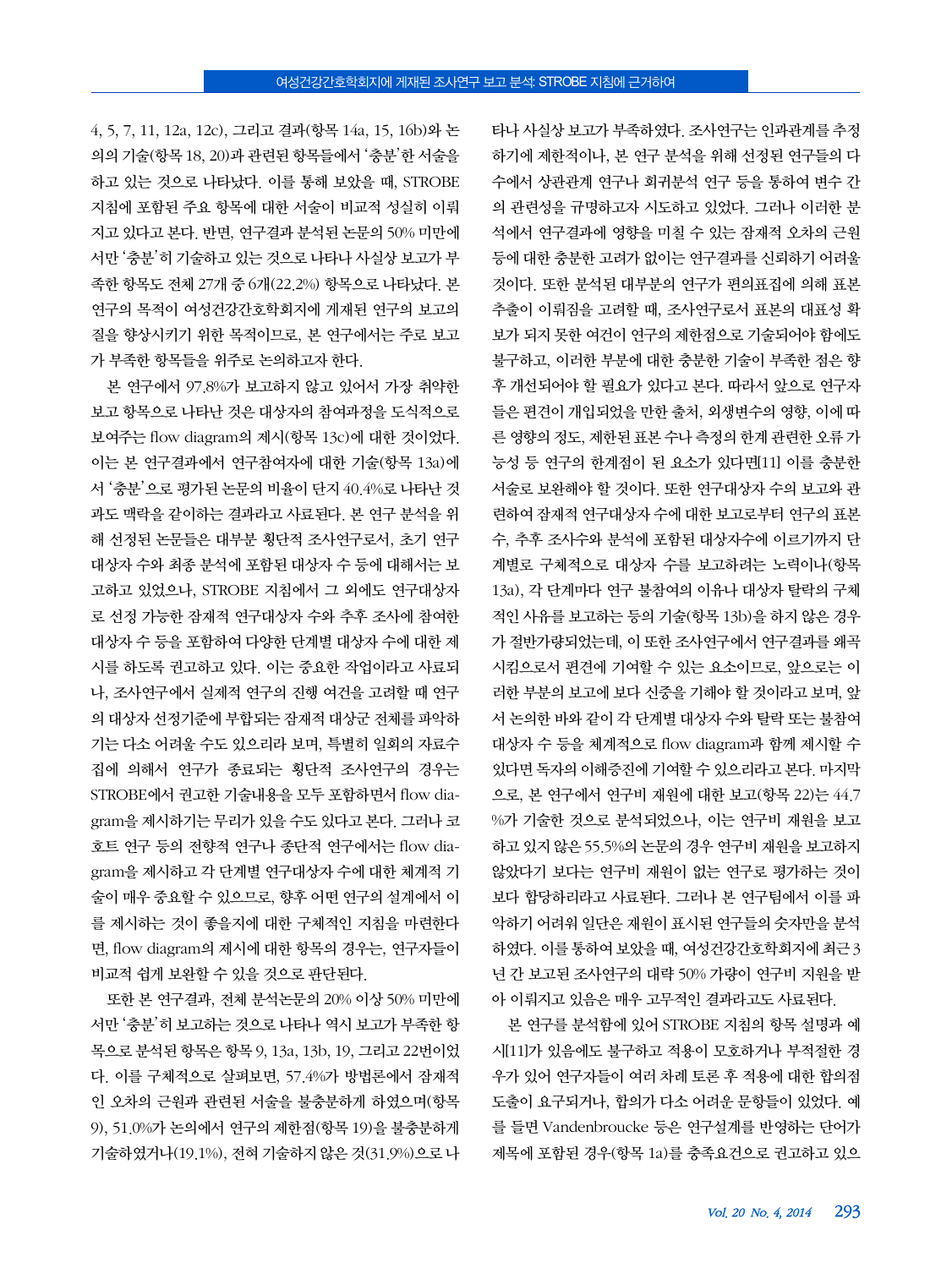본 연구가 설계되었다'라든가 'STROBE 지침에 부합하는 분 석을 시행하였다' 또는 'STROBE 지침에 따라 특정 연구물의 질을 사정하였다' 등의 부적절한 표현은 지양해야 한다고 지 적되었다[12]. 또한 STROBE를 비롯하여 연구물 보고에 대한 일반적 지침들이 불변의 철칙으로 간주되어선 안 된다는 것에 유념해야 할 것이다. 일례로 무작위 대조군 연구의 보고를 평 가하는 CONSORT 지침의 경우 1990년대 중반에 개발되어 정규적 논의를 거쳐 2001년과 2010년에 개정판이 발표되었 으며 개정작업은 계속되고 있다고 보고되었다[11, 13]. 이는 STROBE 역시 수정과 보완이 필요함을 시사하며, 특히 학문 에 따라 '충분한 서술'로 이해가 공유될 수 있는 보고내용과 서 술방법에 대해서 학문간 특성을 고려한 추후 논의가 이루어져 야 할 것이라고 본다.

## 결 론

STROBE 지침은 역학과 관찰연구에 대한 보고에 있어서 유용한 지침으로, 연구에 대한 명확한 서술과 보고는 연구의 강점과 취약점을 정확하게 이해하도록 도움으로써 연구결과 의 적절한 해석과 적용 가능성을 가늠하게 한다. 분석 결과 최 근 여성건강간호학회지에 게재되었던 조사연구 논문들은 대 체적으로 STROBE 지침에 따라 충분한 보고가 이뤄지고 있었 다. 취약 영역을 고려하면 앞으로는 연구자들이 결과 제시에 있어서 대상자 참여 흐름도를 포함하고, 방법론 영역에서 편 견에 대한 기술과 불참여에 대한 사유 서술, 그리고 연구의 제 한점 기술을 보완할 필요가 있다. 또한 STROBE의 항목별 적 용에 있어서 구체적인 기준마련과 적절한 조정에 대한 논의가 향후 계속적으로 이루어짐으로써 STROBE 지침을 수정보완 해야 할 것이다.

#### **REFERENCES**

- 1. Kim JI, Park SM, Park HS, Chung CW, Ahn SH. Analysis of published papers and their keywords in the Korean Journal of Women Health Nursing (2003-2006). Korean Journal of Women Health Nursing. 2007;13(1):51-59.
- 2. Kim JI, Lee EH, Kang HS, Oh HE, Lee EJ, Jun EM, et al. Analysis of published papers by keywords and research methods in the Korean Journal of Women Health Nursing (2007~2009). Korean Journal of Women Health Nursing. 2010;16(3):307- 316.
- 3. Chung CW, Kim JI, Park HS, Ahn SH, Cho DS, Park SM. Analysis on report of statistical testings for mean differences. Korean

나[11], 간호학에서는 관찰연구 중 코호트나 사례-대조군 연구 는 미비하고 조사연구가 대다수를 차지하므로, 제목에 일일이 '조사연구'라고 기술하거나, 특정한 연구설계를 지칭하는 단 어를 제목에 넣는 경우는 현실적이지 못하다고 판단하였다. 따라서 본 분석에서는 제목의 표현에서 조사, 비교, 요인 등의 용어를 사용함으로써 연구의 설계가 조사연구임을 시사하는 경우에 '충분'으로 간주하였고 대다수의 논문들이 이를 충족 한 것으로 분석하였다. 그러나 실험연구의 제목에 "Randomized Controlled Trial" 등의 설계를 명시해 주는 것과 같이, 조사연구에서도 독자의 이해를 도모하기 위해 제목에 조사연 구의 설계를 지칭하는 "Cross-sectional study", "Cohort study", "Case-Control study" 등의 단어를 함께 제시하는 것이 좋을 지에 대한 것도 향후 논의해 볼 필요가 있다고 본 다. 또한 결측치에 대한 보고에 대해서(항목 12c) Vandenbroucke 등은 결측치 발생의 배경이나 사유를 밝히고 유형별 로 Missing Completely at Random (MCAR), Missing at Random (MAR), Missing Not at Random (MNAR) 등으로 구분하여 명시할 것을 권고하고 있으나[11], 본 분석에 포함된 논문들의 대부분은 '불충분한 응답을 제외하고' 정도로만 기 술하고 있어, 연구자 논의를 통하여 이를 '충분한' 서술로 합 의한 결과, 사실상 결측치에 대한 보고항목인 12c의 경우는 보고가 '충분'한 항목으로 분류되었으나, 간호학 연구의 특성 상 결측치의 특성에 대한 어느 정도의 보고가 적절할지에 대 한 논의는 필요할 수 있다고 본다. 그러나 결측치의 특성에 대 한 고려없이 쉽게 결측치를 제외하고 분석하는 것은 이 역시 오차나 편견(bias)의 출처가 될 수 있고 연구자에게는 비효율 적인 결정이 된다는 지적도 있으므로[11], 앞으로 조사연구에 있어서도 결측치의 유형과 특성을 확인하여 분석에 활용하고 이를 보고에 포함하는 것도 고려되어야 할 것이다. 한편 측정 관련 보고(항목 8)는 사용한 도구에 대해 문항 수, 점수 환산 방법, 가능한 점수범위, 신뢰도 보고의 4가지 중 3가지 이상이 본문의 기술이나 표에 포함된 경우만을 '충분'으로 간주하여, 다소 엄격하게 적용되었다. 이는 조사연구의 결과에 대한 명확 한 이해를 위해서 요구되는 수준이라 판단했기 때문이었으나 연구자나 편집자에 따라서 이견이 있을 수 있으므로 향후 계속 적 논의와 조정이 필요하다고 본다.

STROBE의 목적이 연구의 계획 및 진행을 위한 처방, 또는 연구의 질을 평가하기 위한 것이 아니며, 다만 연구 보고에 있 어서의 충분성 평가로 해석되어야 함을 유의해야 한다는 점을 고려할 때[11,12], 앞으로 연구자들이 STROBE 지침에 따라 보고를 기술하는 경우에 'STROBE 지침의 권고에 의거하여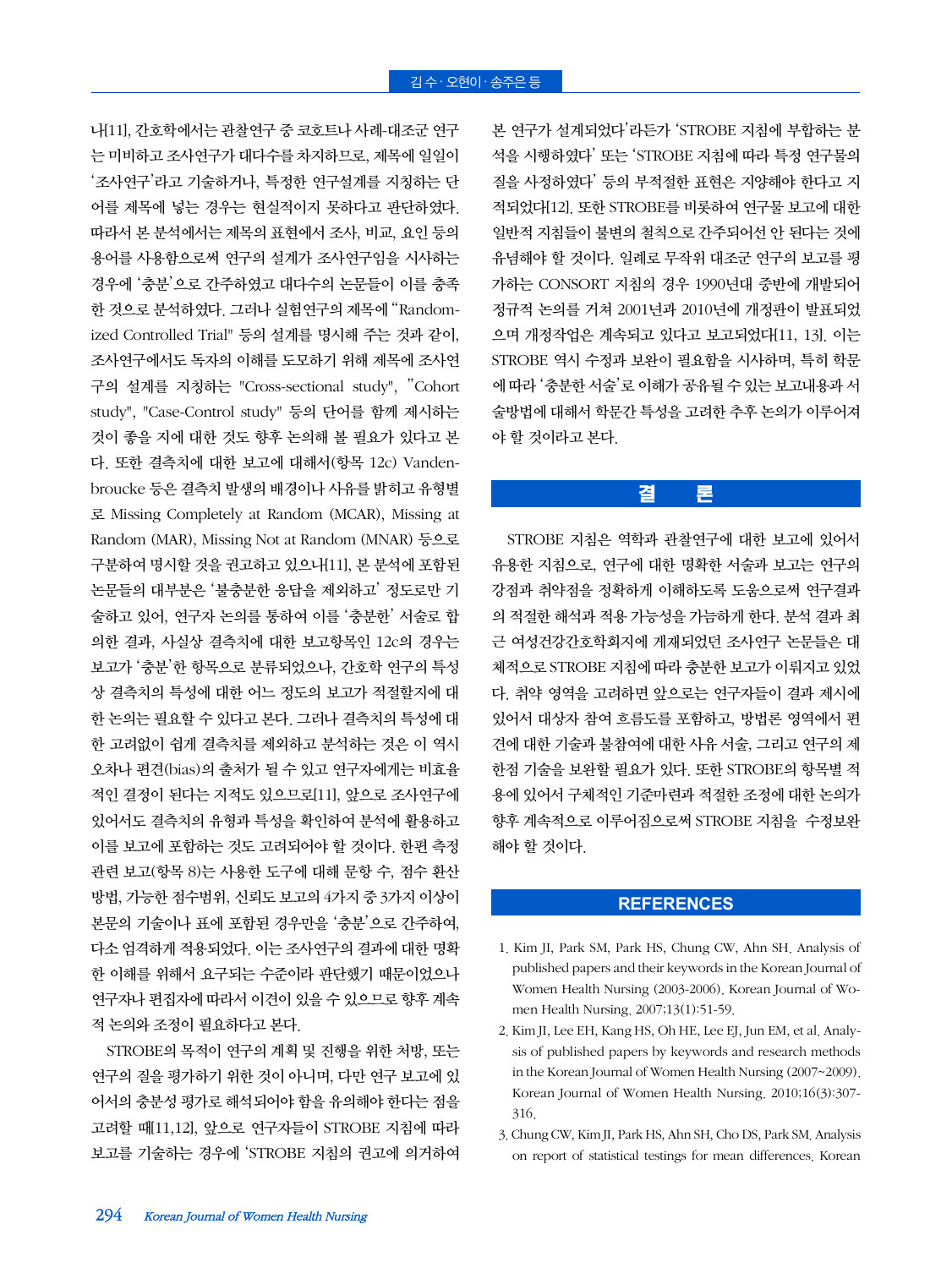#### 여성건강간호학회지에 게재된 조사연구 보고 분석: STROBE 지침에 근거하여

Journal of Women Health Nursing. 2007;13(3):211-218.

- 4. Cho DS, Chung CW, Kim JI, Ahn SH, Park SM, Park HS. Analysis on report of statistical testings for correlation and regression. Korean Journal of Women Health Nursing. 2008; 14(3):213-221.
- 5. Lee EJ, Lee EH, Kim JI, Kang HS, Oh HE, Jun EM, et al. Analysis of the correlation and regression analysis studies from the Korean Journal of Women Health Nursing over the past three years (2007~2009). Korean Journal of Women Health Nursing. 2011;17(2):187-194.
- 6. Jun EM, Lee EH, Kim JI, Kang HS, Oh HE, Lee EJ, et al. Analysis on report of statistical testings for mean differences in Articles in the Korean Journal of Women Health Nursing. Korean Journal of Women Health Nursing. 2011;17(4):388-394.
- 7. Lee EJ, Song JE, Kim M, Kim S, Jun EM, Ahn S, et al. Analysis on reports of qualitative researches published in Korean Journal of Women Health Nursing. Korean Journal of Women Health Nursing. 2012;18(4):321-332.
- 8. Kim MR, Kim MY, Kim SY, Hwang IH, Yoon YJ. The quality of reporting of cohort, case-control studies in the Korean Journal of Family Medicine. Korean Journal of Family Medicine. 2012;33(2):79-88.
- 9. Kim MH, Cheon SH, Jun EM, Kim S, Song JE, Ahn SH, et al. The qualtity of reporting of intervention studies in the Korean Journal of Women Health Nursing (KJWHN): Based on the TREND guidelines. Korean Journal of Women Health Nursing. 2013;19(4):306-317.
- 10. von Elm E, Altman DG, Egger M, Pocock SJ, Gøtzsche PC, Vandenbroucke JP. The strengthening the reporting of observational studies in epidemiology (STROBE) statement: Guidelines for reporting observational studies. Epidemiology. 2007; 18(6):800-804.
- 11. Vandendroucke JP, von Elm E, Altman DG, Gøtzsche PC, Mulrow CD, Pocock SJ, et al. Strengthening the reporting of observational studies in epidemiology (STROBE): Explanation and elaboration. International Journal of Surgery. Epub 2014 July 18.
- 12. da Costa BR, Cevallos M, Altman DG, Rutjes AW, Egger M. Uses and misuses of the STROBE statement: Bibliographic study. BMJ Open. 2011;1(1):e000048.
- 13. Moher D, Hopewell S, Schulz KF, Montori V, Gøtzsche PC, Devereaux PJ, et al. CONSORT 2010 explanation and elaboration: Updated guidelines for reporting parallel group randomised trials. International Journal of Surgery. 2012;10(1):28-55.

#### Summary Statement

#### ■ What is already known about this topic?

Observational research such as cross-sectional surveys are widely used and reported in nursing research. There are international guidelines to ensure good reporting, such as the Strengthening the Reporting of Observational Studies in Epidemiology(STROBE) statement.

■ What this paper adds?

In this paper an evaluation was done of the quality of reporting for cross-sectional studies published in the Korean Journal of Women Health Nursing, using the STROBE guideline. Overall, the reviewed studies provided sufficient descriptions for many STROBE items.

#### ■ Implications for practice, education and/or policy

Clearer reporting of cross-sectional studies can be attained by attention to vulnerable areas of reporting, such as, including a flow diagram of participants, descriptions of sources of bias, reasons for nonparticipation, and including a description of study limitations.